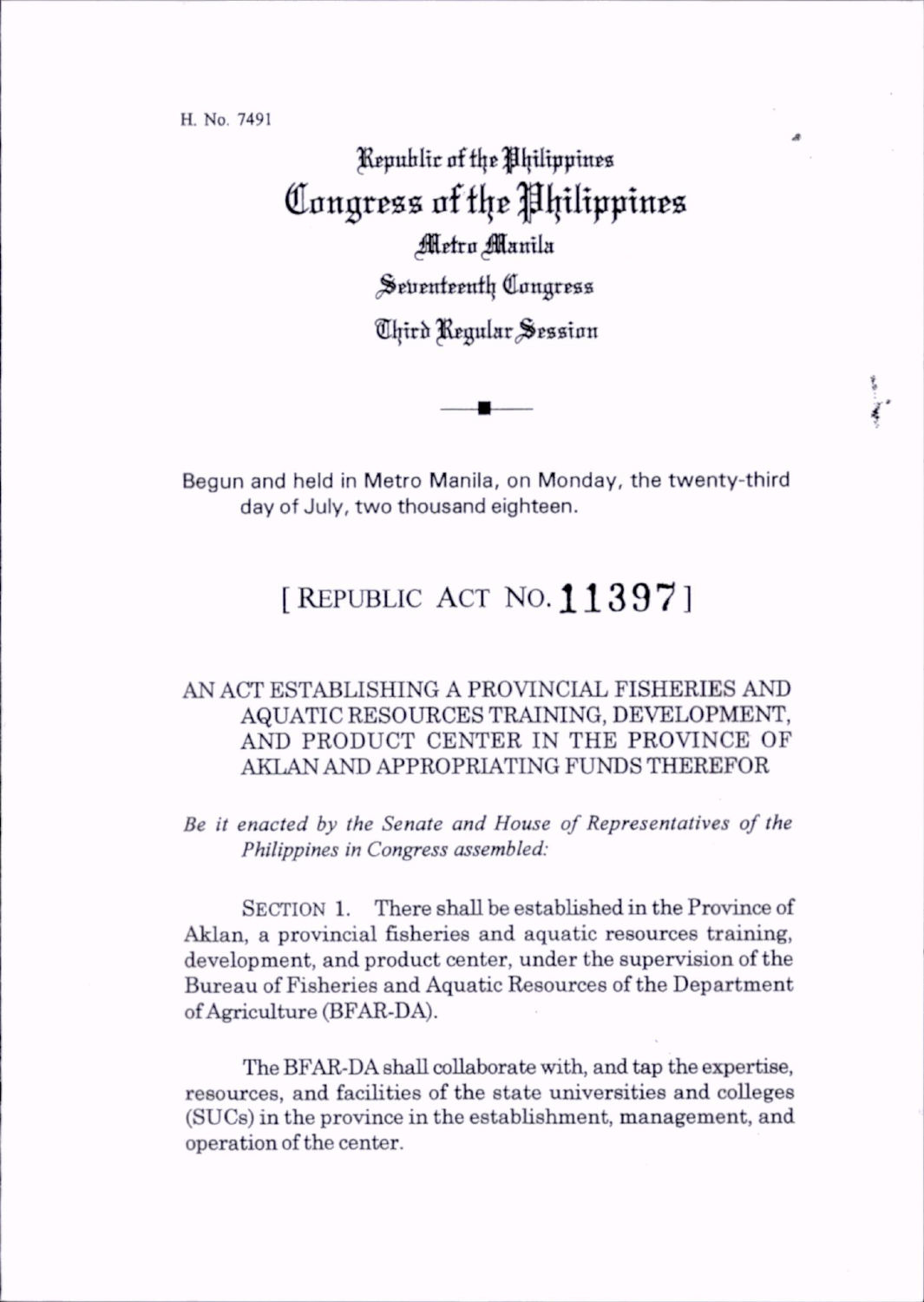Sec. 2. The provincial center shall, at a minimum, provide onsite and online access to the following;

(a) Applied technology for innovative and sustainable fish breeding and hatchery of high-value marine species;

(b) Training activities and technical assistance to provide sustainable development and production support and education to fisherfolk;

(c) Technical assistance for sustainable production and environmentally sound post-harvest development services;

(d) Technical assistance in the establishment, operation, enhancement, and maintenance of government-operated marine sanctuaries, seaweed nurseries, seaweed processing plants, and mariculture development park facilities:

(e) Catabg, display, and promote local fisheries and aquatic products, and provide marketing and product distribution assistance to fisherfolk; and

(f) Database of available insurance and credit assistance for fisherfolk, and local and international grants and scholarships for fisheries and aquatic resources studies and research.

Sec. 3. The Secretary of Agriculture shall include in the Department's programs the establishment of the provincial fisheries and aquatic resources training, development, and product center, the funding of which shall be included in the annual General Appropriations Act. The local government units concerned shall set aside funds firom any available local revenue in an amount deemed appropriate for the operationalization of this center.

Sec. 4. The Department of Agriculture, through the BFAR, shall issue rules and regulations necessary to carry out the purposes of this Act.